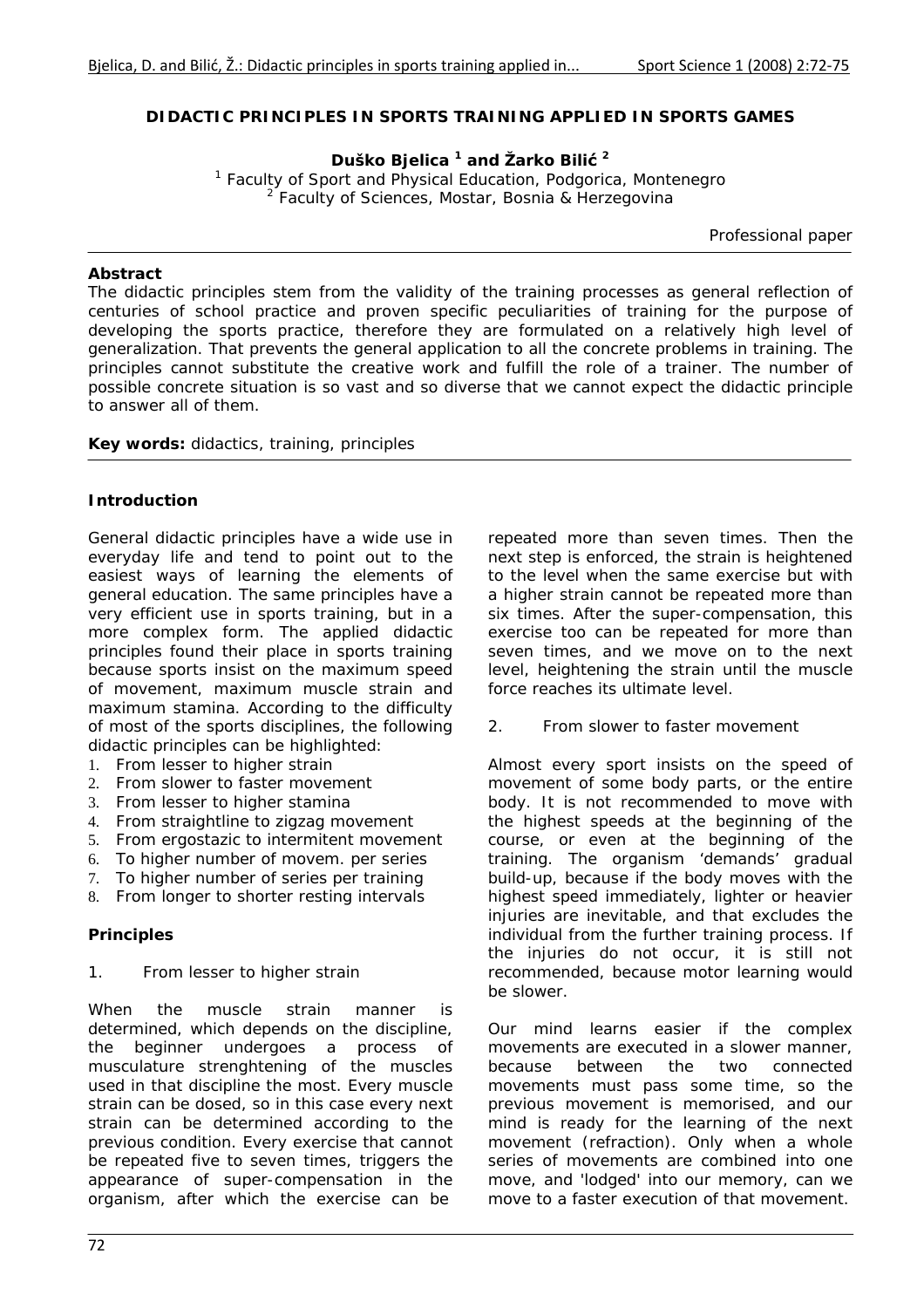# *3. From lesser to higher stamina*

The musculature is only a part of the machinery which is responsible for motor movement. Each motor skill relies on the energy of movement. In the case of sports training, the biggest part of energy is transferred to muscles via blood. The stamina will be higher if the number of mitochondrion is elevated in the muscle fiber, if the blood vessels are stretched with the improvement of their elasticity, if the lung capacity is improved, if the heart muscle is strengthened, if the number of red blood cells count is heightened, if the appropriate food is consumed (proteins, vitamins, minerals) for the synthesis of the energy sources needed for a muscle contraction, with the synchronization of the endocrine glands. The improvement of stamina has its natural progression, where we begin with a lesser strain, with fewer tries, shorter distances and longer resting intervals, and end with gradual strain heightening, more tries, longer distances and shorter resting intervals. As with any dosed strain, this one too is followed with a super-compensation, which manifests itself in the improvement of stamina.

### *4. From straightline movement to zigzag movement*

There are significant technique differences between the straightline and the zigzag movement. While running on the curved line the movement stereotype is changed, the muscles work asymmetrically and there are central forces involved. When the shift of direction occurs, we feel the centrifugal force, which is an inertial force with the tendency of stopping the shift of direction. In order to shift the direction of movement, there appears the tilting of the body towards the center of spinning, which helps us to neutralize the centrifugal force to some extent. Because human body is not a homogenous system, the centrifugal force affects the individual parts of the body, too. To retain the optimal body position, it is necessary to use some additional muscle groups. In order for centrifugal force not to move our head to the outer side of the curve, the rotating muscles set in the neck and in the head are involved. In order for this force not to move the outer hand to the outer side, shoulder-joint muscles are used. In order not to move the inner arm to the outer side of the curve, which would cause the contact between that arm and the chest cavity shoulder-joint muscles from the inner hand are used. In order for the centrifugal force not to move the outer leg, when it is in a phase of swinging, the hip muscles of the outer leg are used. In order for centrifugal force not to move the inner leg, when it is in a phase of swinging, to the outer side of the curve, which would lead to the contact with the outer leg, the hip muscles of the inner leg are used. It is sufficient to mention only these basic differences in dynamic stereotype, in order to understand that zigzag running is a special movement, technically a lot different from the straight-line running. Same goes for the other types of movement on a curved line, such as skating, skiing, roller-skating, cycling, etc… If in a training program the change of movement direction is a significant part of the dynamic stereotype, then the change of movement direction is meticulously trained. First we start with the change of direction while moving slowly and in a big arch, and we finish with a change of direction while moving fast and in smaller arches.

### *5. From ergostatic to intermitent movement regime*

 Sports games have a significant place in the family of sports. Running has the most prominent role in the content of the sports games. Since the sports games are very dynamic, change of places on the court must be executed in shortest period possible, basically it must happen before the opponent gets there. The result of the sports game largely depends on the speed of movement on the court.

Each sports game lasts too long and human organism is not capable of running at full speed the entire time. For that reason, each game has an intermitent regime. Intermintent regime is changing of the speed of movement from fastest to slowest, depending on the conditions on the court and the current role of the player in question. Intermitent regime of movement is highly demanding and requires a high oxygen consumption, so this regime has its procedure on the path towards the improvement of the players abbilities insports. Basic principle of training is to start with the ergostazic movement with long-distance runs and with a lesser number of slow running long-distance runs. In the next sequence of training the speed of movement is gradually increased, slow long-distance runs are shortened, and their number is increased.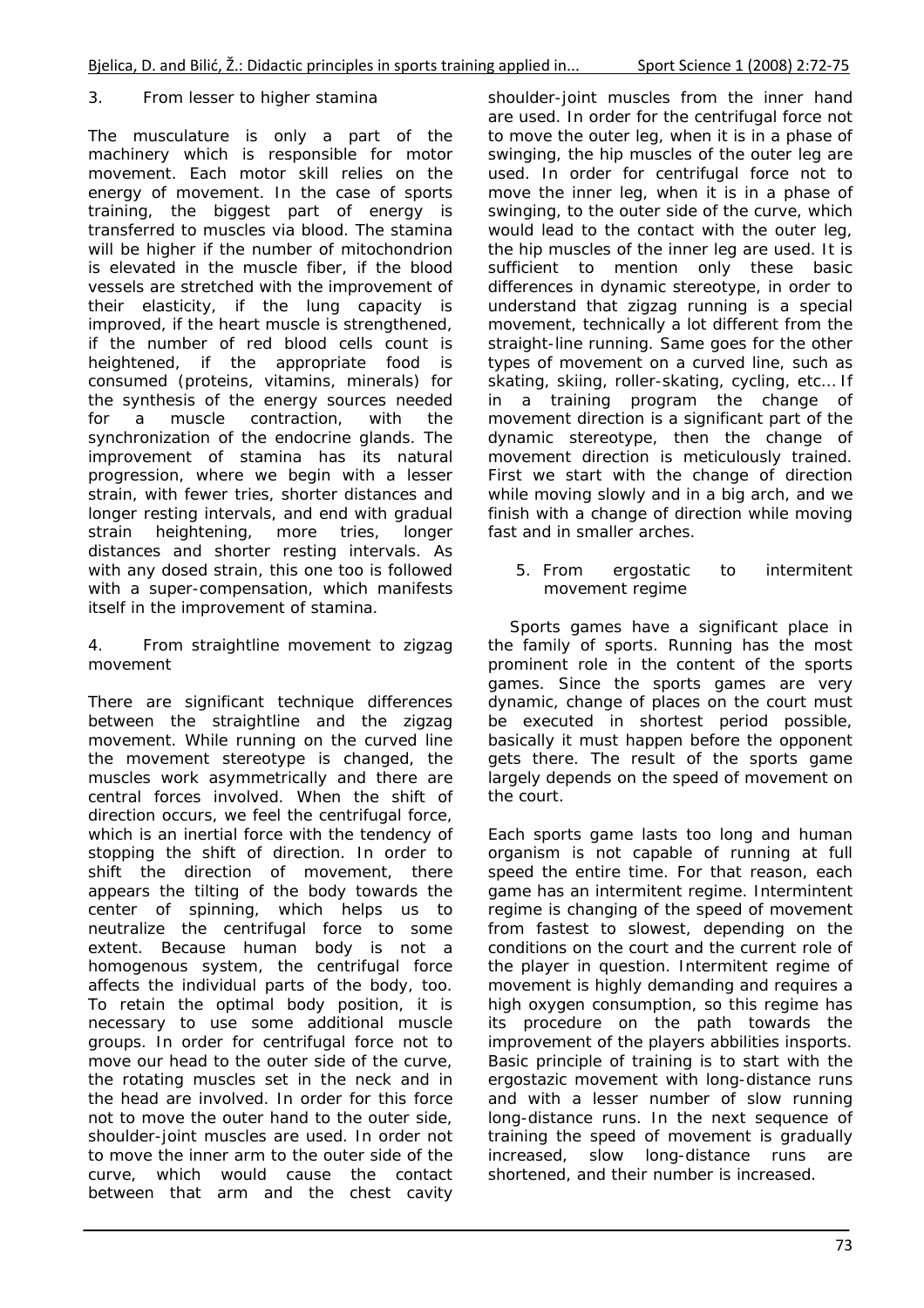### *6. From lower to higher number of movements per series*

Anaerobic capacities in sports games are increased if the training is executed in parts which are organized in series. It is already mentioned, the result of the game largely depends on the speed of the movement. In most of the sports games, depending on the size of the playing ground, the average length of one sprint is 15 meters. In the initial phase of the preparations the length of the run is twice the size of the average length, and the speed of movement is twice as slower.

As the training progresses the length of the run is shortened, as well as the number of runs, but the speed is gradually increased until the maximum speed is reached.

### *7. From lesser to higher number of series per training*

This training principle is directly connected to the previous. In the previous method we pointed out that the lengths of the runs are shortened as well as their number, and accordingly, the consumption of the oxygen is less in the latter stages.

Since in the training process progressive strain is insisted on, in the course of preparation for the competitive season, the number of series is gradually increased, so the maximum consumption of oxygen increases as the preparations are developing.

The choice of exercises and the programming of the strain should be in accordance to the results of testing, so at the end of the preparations each individual reaches its maximum anaerobic-lactate and anaerobicalactate capacity.

#### *8. From longer to shorter resting intervals*

It is in human nature to adjust to the different regimes of life. Seen that in sports games the regime is highly demanding, it has to be prepared accordingly. One of the significant factors is recovery speed. In one game, one player covers long distances running in full speed, and the result is decreasing of his anaerobic capacities, and accordingly a longer recovery time is needed in order to be capable of new sprints. The result of the game basically depends on the speed of recovery. If the speed of recovery is prolonged, better trained opponent will get to the ball sooner, and that has a negative effect on the final score. The speed of recovery between the series is improved, if in the period of preparations, in the course of the entire medium cycle, in the intermittent regime resting periods are shortened gradually.

## *Conclusion*

The principles of training as a system are not yet definitely affirmed. The individual principles reflect only the important conditions regarding the efficiency of the training regime, while the system of didactic principles ought to cover basic testimonies in training conduction which are necessary for its success. It is clear that the set of didactic principles cannot cover the entire theory of training, its typical characteristics, the trainerplayer relations, as well as the each individual training procedure, with a large number of the unexpected situations, both objective and subjective in nature. The principles have a significant level of generalization and in that way they express the basic relations more thoroughly, so their correct use in training require a certain aptitude on the part of the trainer.

# *References*

Bakovljev, M. (1984). *Didaktika*. Beograd: Naučna knjiga.

Bakovljev, M. (1989). *Osnovi pedagogije*. Beograd: Naučna knjiga.

Bjelica, D. (2006). *Sportski trening*. Podgorica: CSA.

- Bjelica, D. (2005). Metodologija i tehnologija rada u sportu i društveno-ekonomski odnosi u sportu u XXI vijeku, *''Sport Mont'', Podgorica, 2005/6-7.* (*Uvodni referat na Prvom međunarodnom kongresu CSA, Kotor 2005*.).
- Bjelica, D. (2005). Pedagoški postulati u procesu sportskog treninga. *Vaspitanje i obrazovanje časopis za pedagošku praksu i teoriju, 4*:23-30.

Danilov-Josipov, A. (1961). *Didaktika*. Sarajevo: Veselin Masleša.

Đorđević, J. (1982). *Pedagogija*. Beograd: Naučna knjiga.

Đorđević, J. (1992). *Pedagogija*. Beograd: Naučna knjiga.